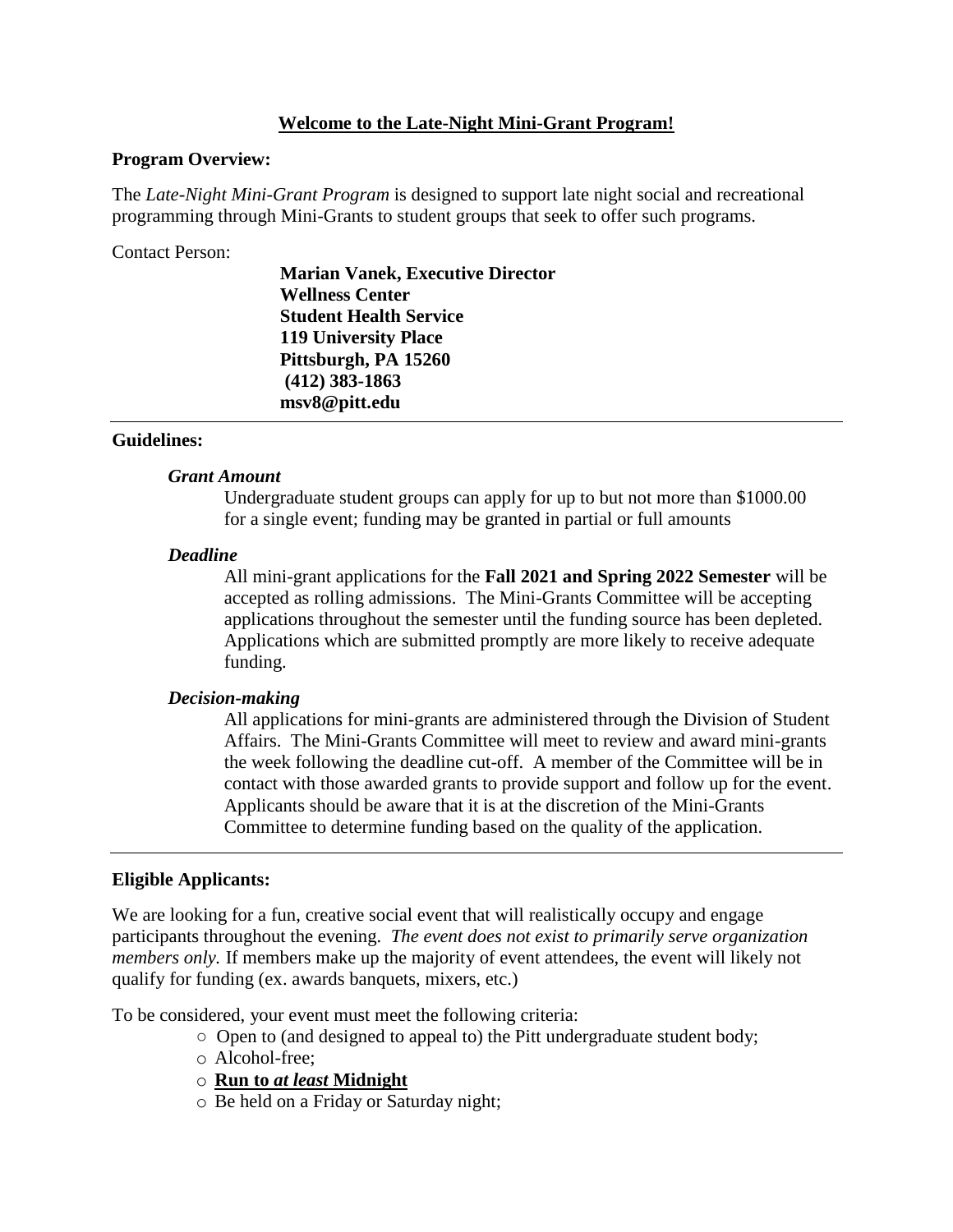- o Located on campus;
- o Easily accessible to all Pitt students.

Preference is given to programs that:

- o Do not charge an admission or entry fee
- o **Begin at or after 10 P.M.**
- o Have programs that run past midnight
- o Receive funding from several sources
- o Collaborative efforts from multiple organizations
- o Are not serving as fundraisers for an organization or cause
- o Are likely to attract a large number of students

#### **Grant Requirements:**

Each student group that receives a mini-grant is responsible for assigning a student representative to the following tasks. Failure to complete the requirements will result in the student group not to be considered for a mini-grant award in the next semester.

#### *Marketing*

All mini-grant events must be aggressively marketed to the University of Pittsburgh student body. Applications should detail planned marketing efforts. All advertising must note that the event is *sponsored or co-sponsored by a Late-Night Mini-Grant.* All Mini-Grant events are submitted to the *Weekend Checklist* advertised by various sources, the week of the event. If any aspect of your event changes (location, event time, etc.) *you must notify the committee immediately*. If additional Pitt News advertising is required, please detail this in your marking strategy.

#### *Evaluation*

The student representative must conduct an evaluation during the event. All attendees must complete a survey during the event. The survey is included in the application packet. Additional copies can be found online. The report and collected surveys must be turned in by the end of the semester in which the event was held. Turn in reports to Marian Vanek, Executive Director, Wellness Center (contact information listed on page 1).

#### *Final Report*

The student representative must complete a one-page, typed report. The report should describe the event in detail, including such items as the time, date, number of people, cost, etc. Be sure to indicate if the event was successful/ unsuccessful.

#### *Accounting Follow-up*

The student representative should contact the representative in the SORC regarding distribution of funds and additional payment options. The office is located at 833 WPU or call (412)648-7836. All payment processing and reimbursement is done through the SORC. Please contact the SORC in advance of making purchases for the event to ensure you are following appropriate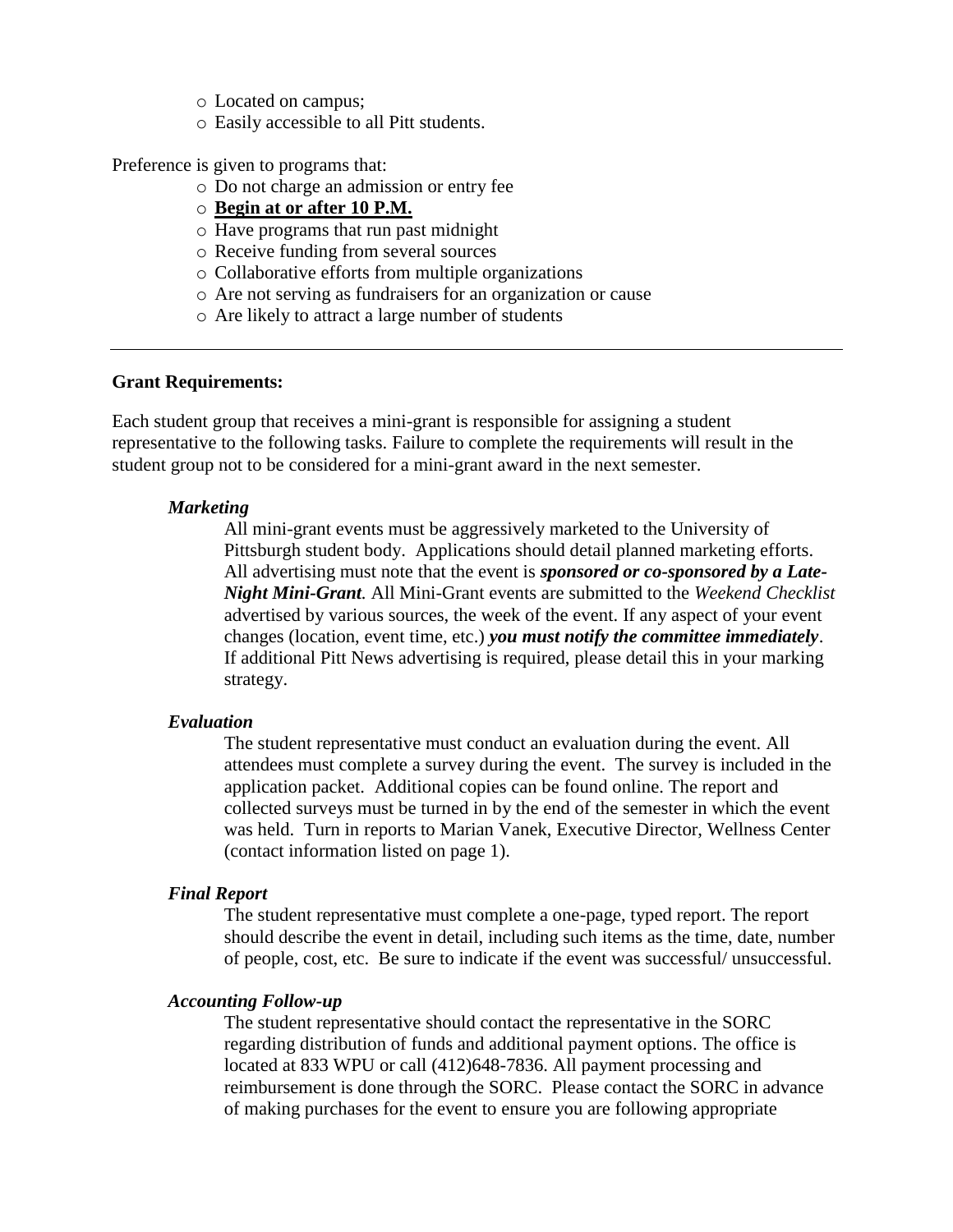guidelines. You **MUST** have a list of all event attendees. This is required for payment processing.

# **Mini-Grant Checklist**

Please refer to the checklist to ensure that your group is adhering to the requirements for the mini-grant application.

#### **Pre-Submission of Grant**

*Prior to submission of your Mini-Grant application, please be sure to have completed the following items. Each of these will need to be indicated within the application.* 

- □ Confirmed room reservation
- $\Box$  Confirmed detailed budget of items/costs
- $\Box$  Confirmed marketing plan—acknowledge all sponsors of event
- $\Box$  Confirmation of additional funding beyond mini-grant (if received or denied)

#### **Submission of Grant**

*These items should be completed for your Mini-Grant application.*

- $\Box$  Typed application, narrative and budget documents (Handwritten is not acceptable)
- $\Box$  Proof of room reservation (a confirmation number will be sufficient)

## **Prior to Event**

*These items should be completed prior to your event.* 

- $\Box$  Be sure to inform the Mini-Grants committee of any changes in location, event time, etc.
- $\Box$  Check with SORC about policies and procedures prior to making purchases.

#### **During Event**

*These items should be completed during your event.* 

- $\Box$  Completion of evaluation survey by all attendees of event
- $\Box$  Have an attendance list and make sure all participants sign in

#### **After Event**

*In order to receive the allocated funds, these items should be completed immediately following your event.* 

- $\Box$  Submission of final report
- $\Box$  Submission of evaluation surveys
- $\Box$  Accounting follow-up with SORC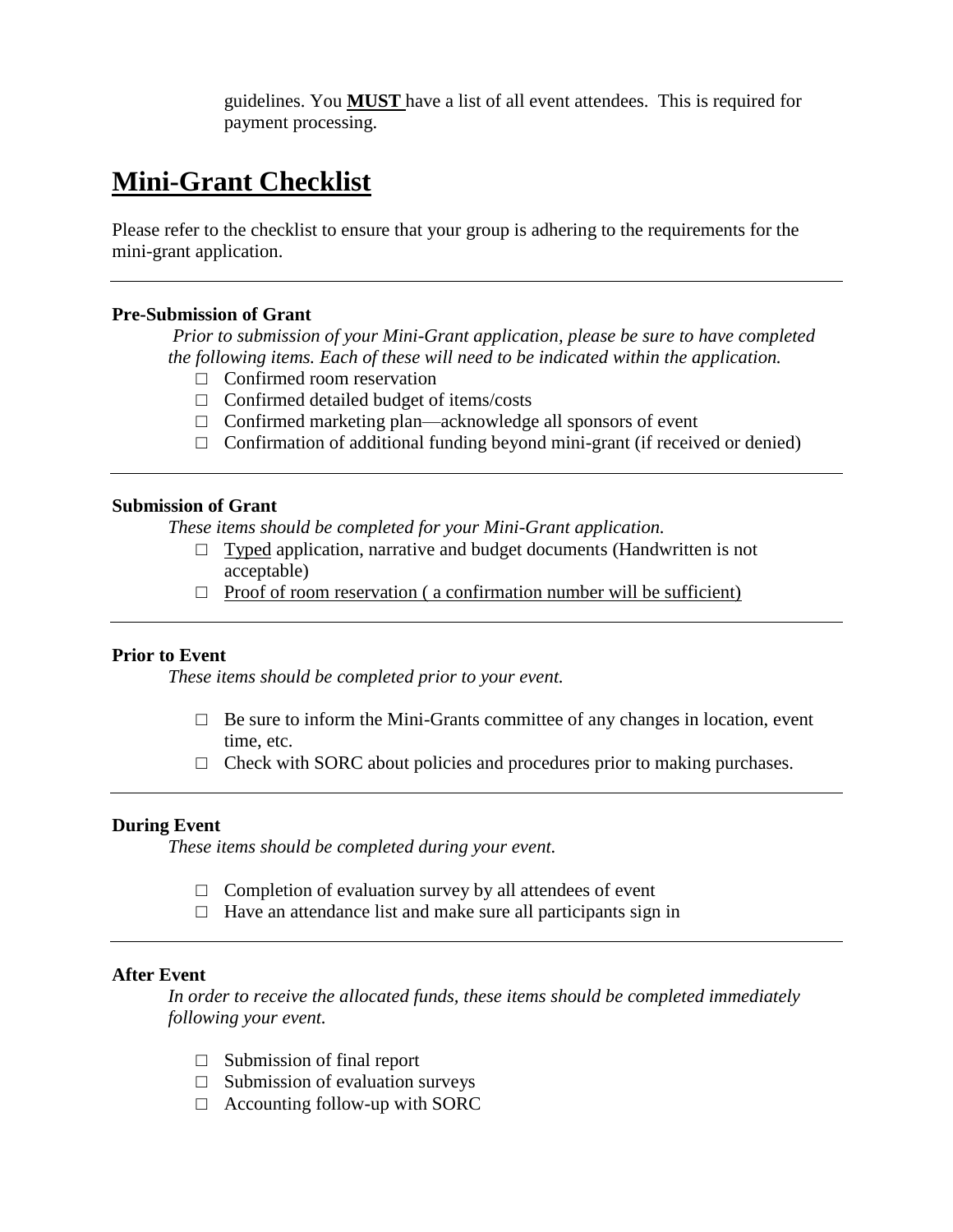# **LATE-NIGHT MINI GRANT APPLICATION** (REQUIRED INFORMATION!!!)

# **A. ORGANIZATION INFORMATION**

# **B. EVENT INFORMATION**

| Target Audience |  |
|-----------------|--|
|                 |  |

| <b>FOR OFFICE USE ONLY</b> |                |
|----------------------------|----------------|
| Date Received:             | Received by:   |
| Date Reviewed:             | Date notified: |
| Committee Decision:        |                |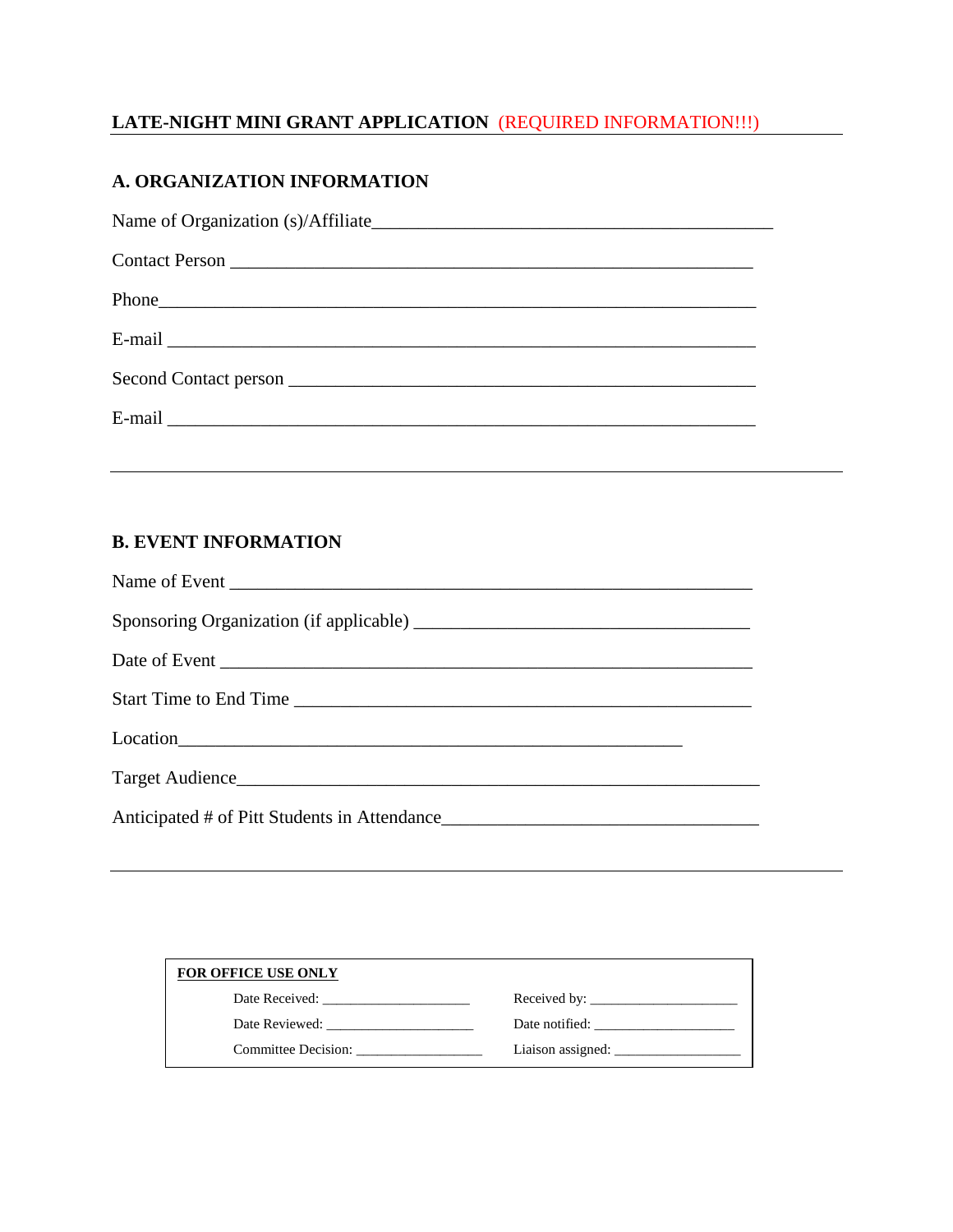# **C. DESCRIPTION (Please attach the answers to the following questions)**

The committee would like to see the following addressed in the application (a) explanation of additional funding (b) explanation of collaboration with other organizations(c) explanation of strategies to attract a large number of students.

- 1. How will your event support the purpose of the Mini Grant Program? *Purpose: To expand opportunities for students to participate in alcohol-free activities that will encourage healthy living and responsible citizenship.*
- 2. Please provide a detailed description of your event.
- 3. How will this event be marketed to the University community?
- 4. For marketing purposes, please provide a brief introduction highlighting your program (limited to 50 words).
- 5. List all funding sources, including the allocated funding amount (i.e. fundraising, SGB allocations). Be sure to address the following:
	- a. Explanation of additional funding sources
	- b. If you were declined from an outside funding source, please indicate the reason.
	- c. An explanation if your group did not seek additional funding.

# **D. BUDGET**

Please attach a budget that details the breakdown of all costs for your event (use attached blank budget). This should include specific details about budget items, such as quantity, individual cost, item explanation, etc. Refer to the example below as a guideline. \*\*

\*\*Please note that if full funding is unavailable, a detailed comprehensive budget will increase student group's opportunity for partial funding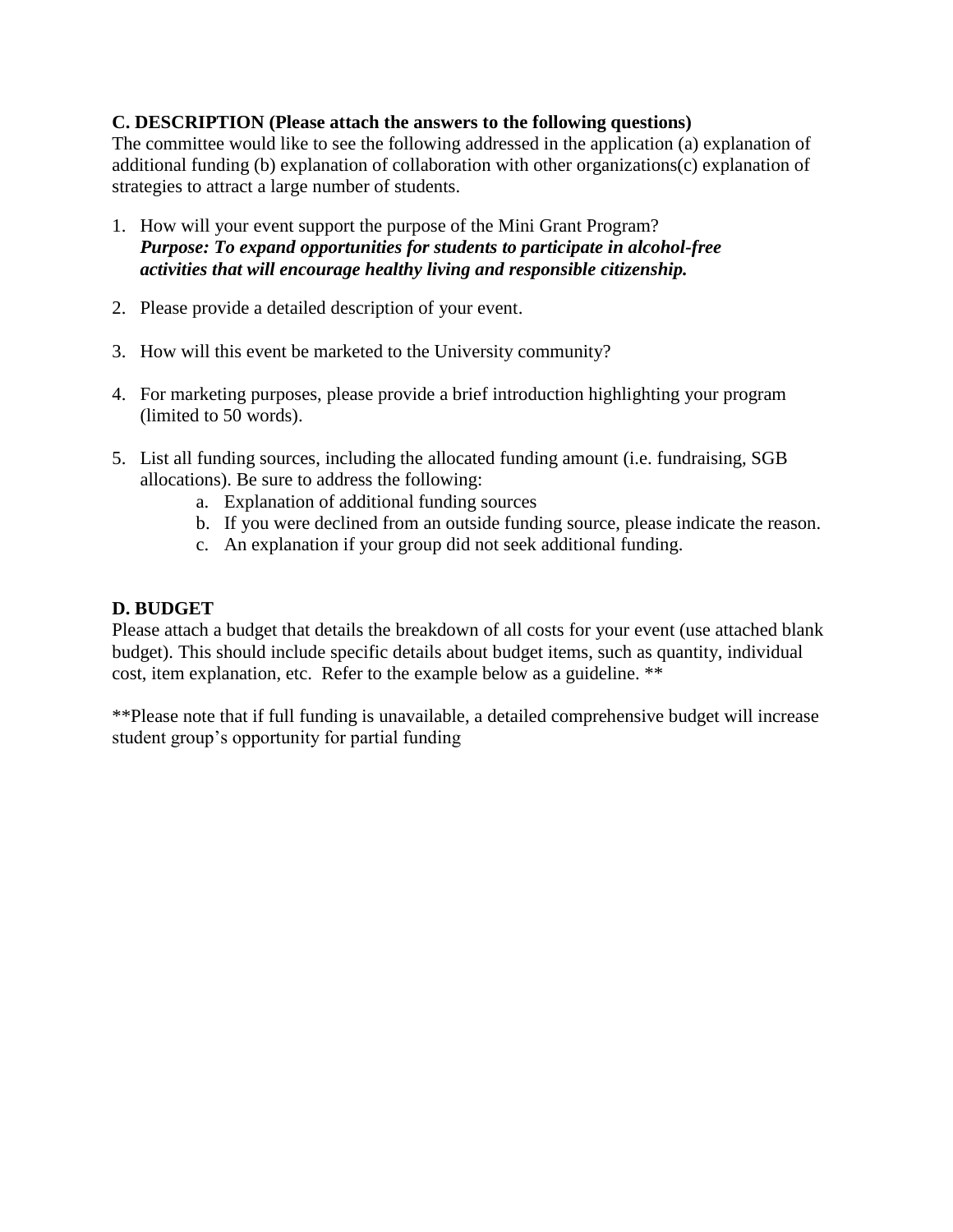| <b>BUDGET</b> – (please provide details) |                    |                                  |                                         |                              |  |
|------------------------------------------|--------------------|----------------------------------|-----------------------------------------|------------------------------|--|
| <b>Budget Items</b>                      | <b>Explanation</b> | <b>Requested</b><br><b>Funds</b> | <b>Other Funding</b><br>(if applicable) | <b>Total</b><br><b>Funds</b> |  |
| <b>Marketing</b>                         |                    |                                  |                                         |                              |  |
|                                          |                    |                                  |                                         |                              |  |
| Food                                     |                    |                                  |                                         |                              |  |
|                                          |                    |                                  |                                         |                              |  |
| Other                                    |                    |                                  |                                         |                              |  |
|                                          |                    |                                  |                                         |                              |  |
|                                          |                    |                                  |                                         |                              |  |
|                                          |                    |                                  |                                         |                              |  |
| <b>TOTALS</b>                            |                    |                                  |                                         |                              |  |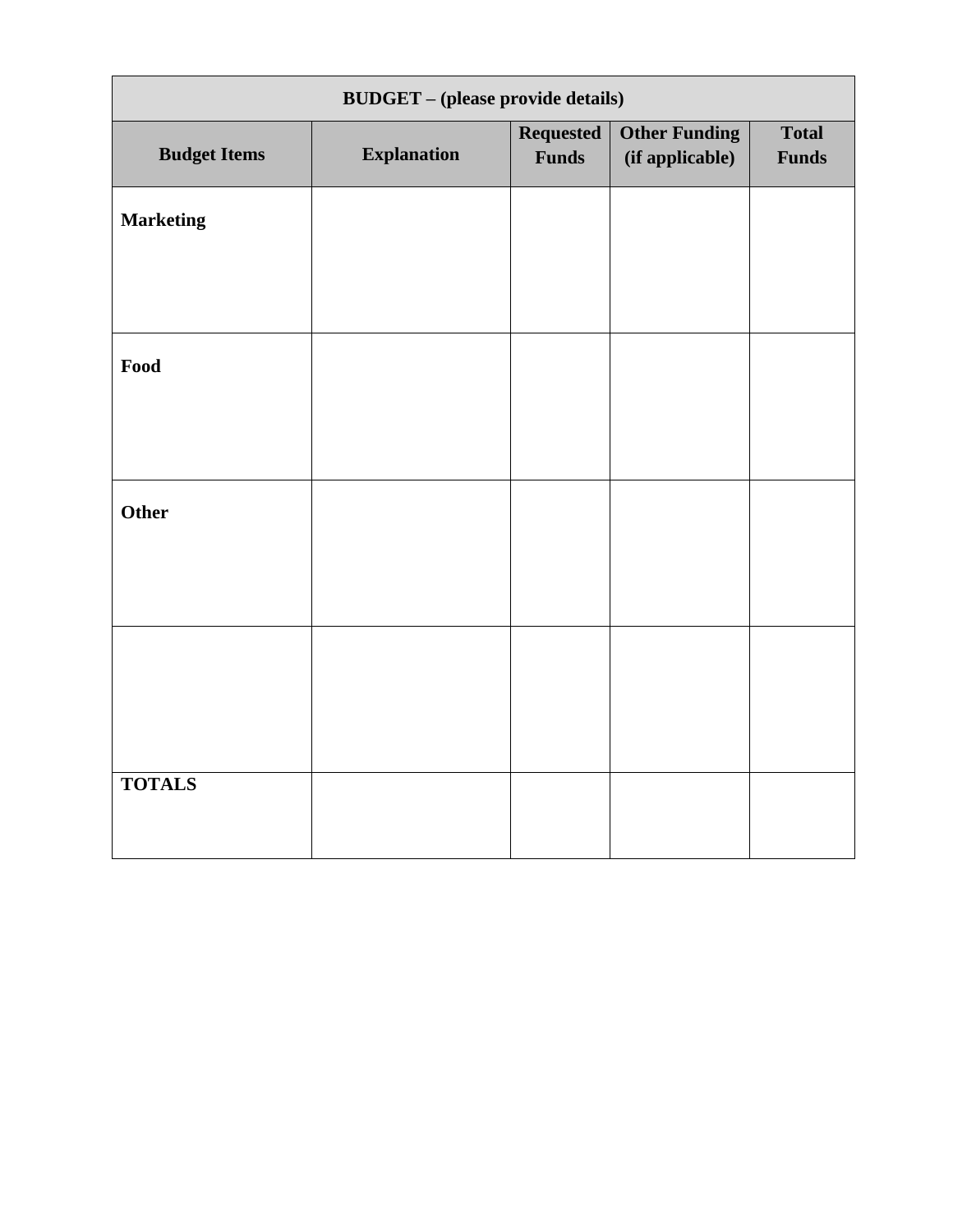# **2019 – 2020 Mini-Grant Final Report (for submission after event – Return copies to Marian Vanek, Wellness Center, Nordenberg Hall)**

| Date of Event |  |
|---------------|--|
|               |  |

Description of Event: (If possible, include photos)